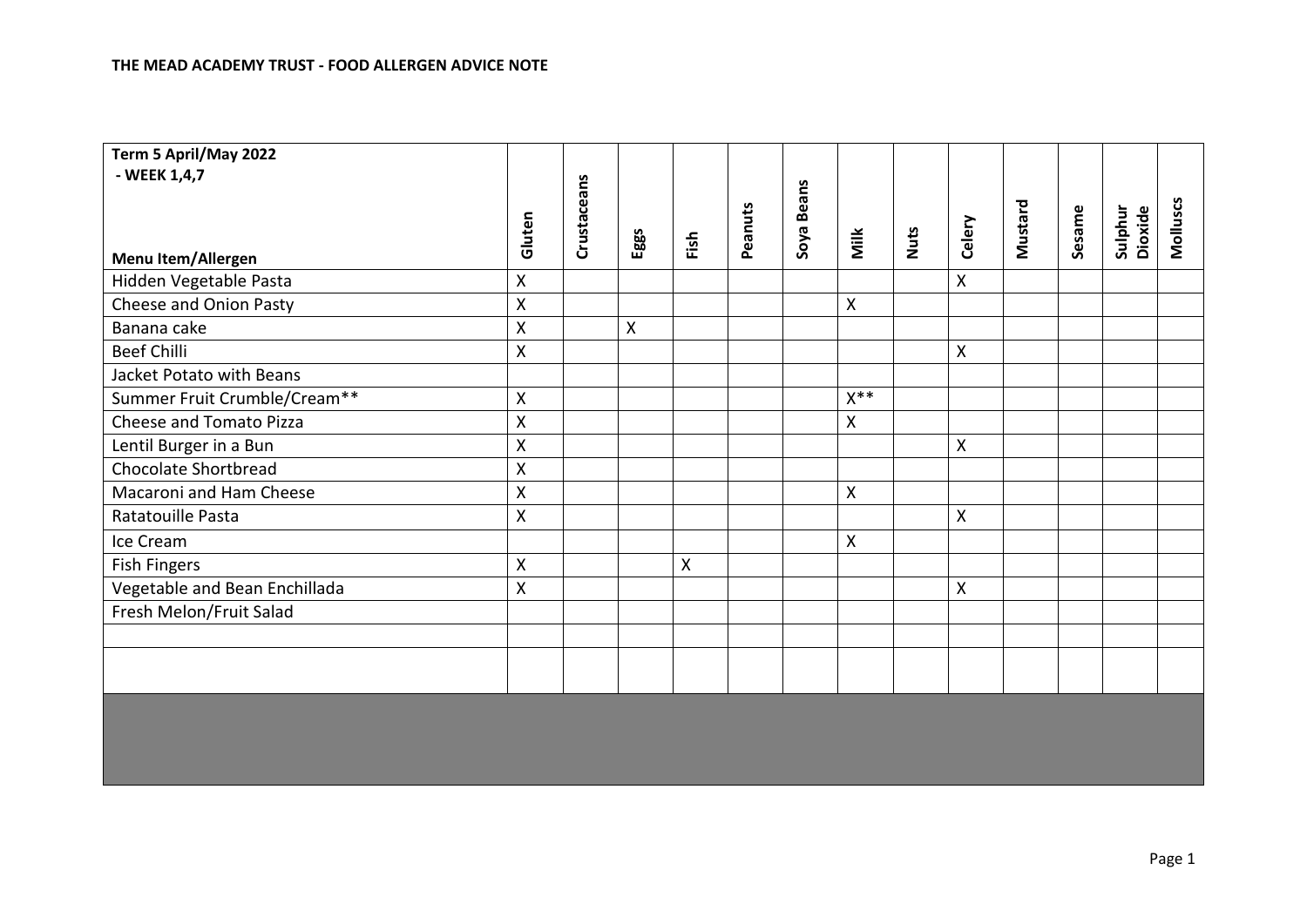| TERM 5 April/May 2022                |                    |             |                    |      |         |            |                |      |        |         |        |                    |          |
|--------------------------------------|--------------------|-------------|--------------------|------|---------|------------|----------------|------|--------|---------|--------|--------------------|----------|
| <b>WEEK 2, 5</b>                     |                    |             |                    |      |         |            |                |      |        |         |        |                    |          |
| <b>Menu Item/Allergen</b>            | Gluten             | Crustaceans | Eggs               | Fish | Peanuts | Soya Beans | Milk           | Nuts | Celery | Mustard | Sesame | Sulphur<br>Dioxide | Molluscs |
| Tomato, Mozzarella and Penne         | $\pmb{\times}$     |             |                    |      |         |            | X              |      | Χ      |         |        |                    |          |
| Spring Vegetable Risotto             |                    |             |                    |      |         |            |                |      | X      |         |        |                    |          |
| Lemon Sponge                         | $\mathsf{X}$       |             | $\pmb{\mathsf{X}}$ |      |         |            |                |      |        |         |        |                    |          |
| Chicken a la KIng / Rice             | X                  |             |                    |      |         |            | Χ              |      | X      |         |        |                    |          |
| Jacket Potato with Beans             |                    |             |                    |      |         |            |                |      |        |         |        |                    |          |
| Flapjack                             | Χ                  |             |                    |      |         |            |                |      |        |         |        |                    |          |
| Cottage Pie                          | $\pmb{\times}$     |             |                    |      |         |            |                |      | X      |         |        |                    |          |
| <b>Sweet Potato and Lentil Curry</b> |                    |             |                    |      |         |            |                |      | X      |         |        |                    |          |
| Raspberry Ice Cream Roll             | $\mathsf{\chi}$    |             | $\mathsf{X}$       |      |         |            | X              |      |        |         |        |                    |          |
| Sausage and Mash                     | Χ                  |             |                    |      |         |            |                |      |        |         |        |                    |          |
| Vegetarian Sausage                   | Χ                  |             |                    |      |         | X          | X              |      |        |         |        |                    |          |
| Peaches and Custard**                |                    |             |                    |      |         |            | $X^{\ast\ast}$ |      |        |         |        |                    |          |
| Cheese and Tomato Pizza              | Χ                  |             |                    |      |         |            | X              |      |        |         |        |                    |          |
| <b>Curried Vegetable Pasty</b>       | $\pmb{\mathsf{X}}$ |             |                    |      |         |            |                |      | Χ      |         |        |                    |          |
| <b>Fruit Salad</b>                   |                    |             |                    |      |         |            |                |      |        |         |        |                    |          |